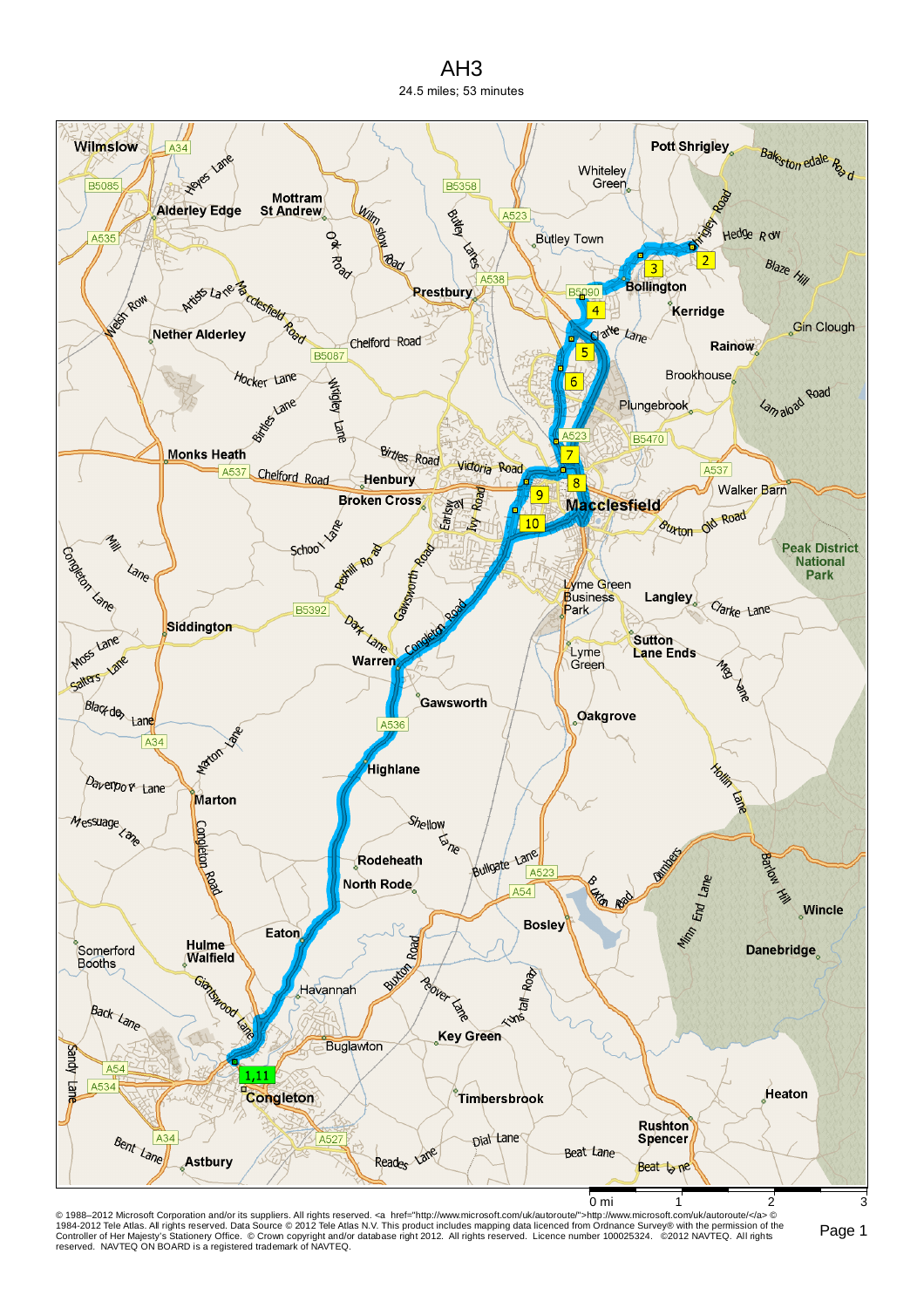

09:00 0.0 mi Depart Congleton on A54 [Rood Hill] (North) for 98 yds



09:00 0.1 mi Turn RIGHT (North-East) onto A34 [Rood Hill] for 0.6 mi towards A34 / (A536) / Macclesfield / Manchester



09:01 0.6 mi Take Local road(s) (RIGHT) onto A34 for 87 yds



09:01 0.7 mi Keep LEFT onto A536 [Macclesfield Road] for 7.1 mi



09:13 7.7 mi At roundabout, take the SECOND exit onto A536 [Park Street] for 0.1 mi



09:13 7.8 mi Turn RIGHT (South-East) onto A536 [Park Green] for 0.1 mi



09:13 8.0 mi Turn LEFT (North) onto A523 [The Silk Road] for 2.4 mi



09:17 10.4 mi At roundabout, take the THIRD exit onto B5090 [Bollington Old Road] for 0.1 mi



09:17 10.5 mi Bear LEFT (East) onto B5090 [Bollington Road] for 0.6 mi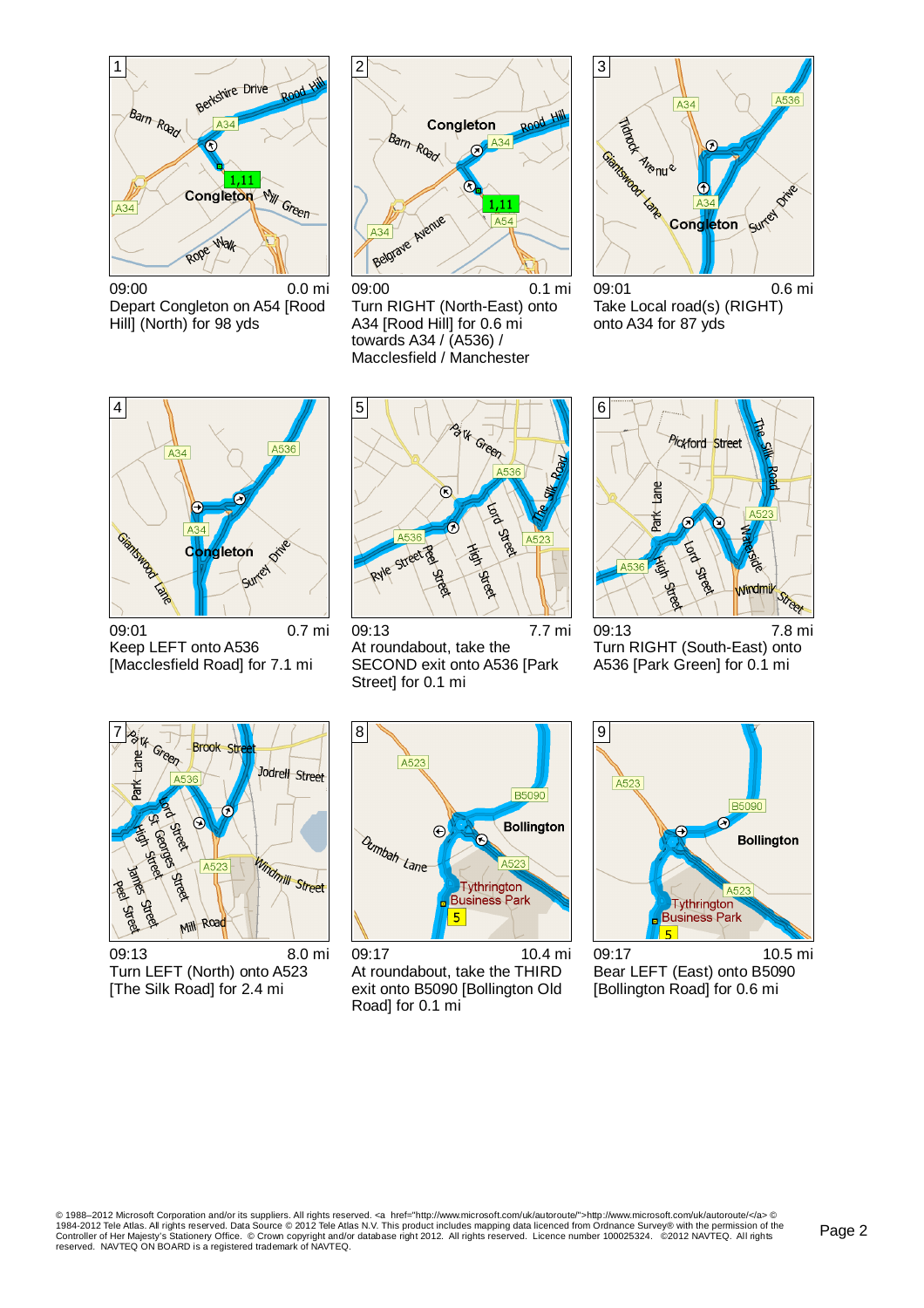

09:18 11.1 mi Bear RIGHT (East) onto B5090 [Henshall Road] for 0.3 mi



09:19 11.4 mi Bear LEFT (North) onto B5090 [Wellington Road] for 0.5 mi



09:21 11.9 mi Keep STRAIGHT onto B5090 [Palmerston Street] for 0.4 mi



09:22 12.4 mi Road name changes to Shrigley Road for 21 yds



09:22 12.4 mi Turn RIGHT (East) onto Ingersley Road for 43 yds



09:23 12.4 mi At Ingersley Rd, Bollington, Macclesfield SK10 5, return West on Ingersley Road for 43 yds



09:23 12.4 mi Turn LEFT (South-West) onto Shrigley Road for 21 yds



09:23 12.4 mi Road name changes to B5090 [Palmerston Street] for 0.4 mi



09:25 12.9 mi Keep STRAIGHT onto B5090 [Wellington Road] for 0.2 mi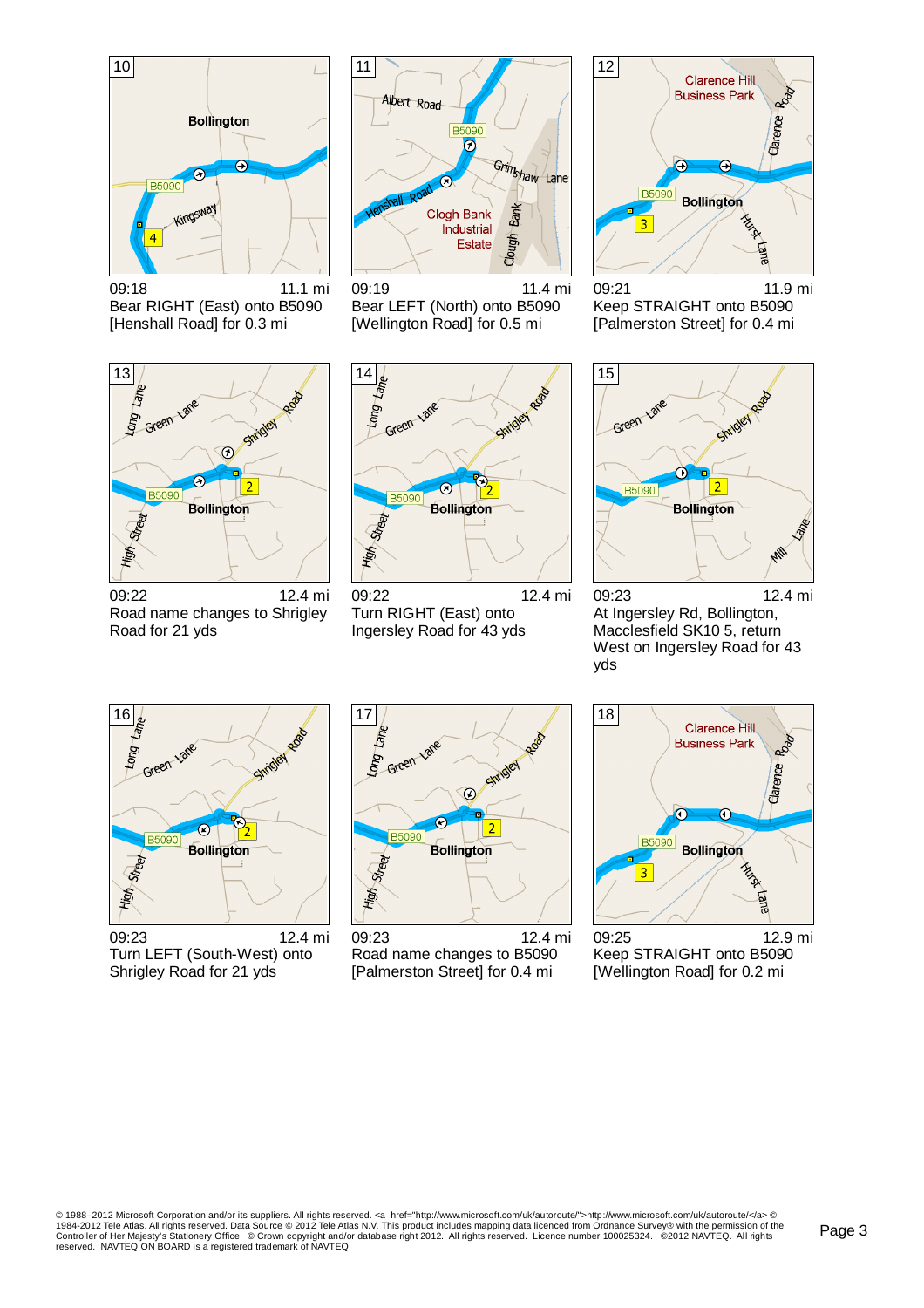

09:26 13.0 mi At 36 Wellington Rd, Bollington, Macclesfield SK10 5, stay on B5090 [Wellington Road] (West) for 0.4 mi



09:27 13.4 mi Bear RIGHT (South-West) onto B5090 [Henshall Road] for 0.3 mi

![](_page_3_Figure_4.jpeg)

09:27 13.7 mi Bear LEFT (West) onto B5090 [Bollington Road] for 0.2 mi

![](_page_3_Figure_6.jpeg)

09:28 13.9 mi At 58 Bollington Rd, Bollington, Macclesfield SK10 5, stay on B5090 [Bollington Road] (South) for 0.4 mi

![](_page_3_Picture_8.jpeg)

09:29 14.3 mi Bear RIGHT (West) onto B5090 [Bollington Old Road] for 87 yds

![](_page_3_Figure_10.jpeg)

09:29 14.3 mi At roundabout, take the SECOND exit onto B5090 [Tytherington Lane] for 0.2 mi

![](_page_3_Figure_12.jpeg)

09:29 14.5 mi At 10 Tytherington Lane, Macclesfield SK10 2, stay on B5090 [Tytherington Lane] (South) for 0.2 mi

![](_page_3_Picture_14.jpeg)

09:30 14.7 mi Turn LEFT (South) onto A538 [Manchester Road] for 0.1 mi

![](_page_3_Figure_16.jpeg)

09:31 14.9 mi At 66 A538, Macclesfield SK10 2, stay on A538 [Manchester Road] (South) for 0.8 mi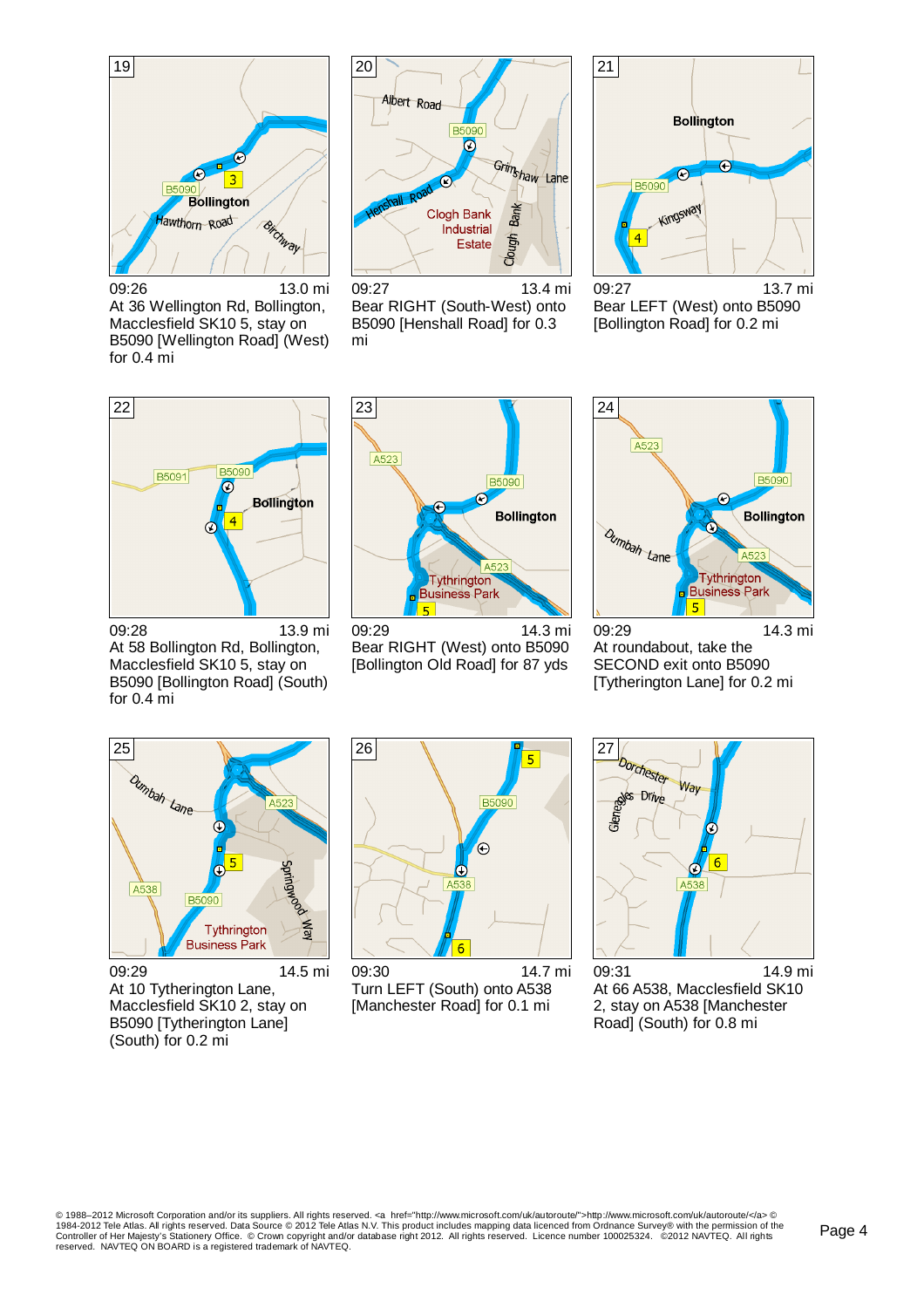![](_page_4_Figure_0.jpeg)

09:33 15.7 mi At A538, Macclesfield SK10 2, stay on A538 [Beech Lane] (South) for 0.3 mi

![](_page_4_Figure_2.jpeg)

09:34 16.0 mi Keep STRAIGHT onto Local road(s) for 10 yds

![](_page_4_Figure_4.jpeg)

09:34 16.0 mi Road name changes to Jordangate for 98 yds

![](_page_4_Figure_6.jpeg)

09:35 16.1 mi Turn RIGHT (West) onto Cumberland Street, then immediately turn RIGHT (North) onto Brock Street for 131 yds

![](_page_4_Figure_8.jpeg)

09:36 16.2 mi At 100 Brock St, Macclesfield SK10 1, return South on Brock Street for 65 yds

![](_page_4_Figure_10.jpeg)

09:36 16.2 mi Turn LEFT (East) onto Cumberland Street, then immediately turn LEFT (North) onto Jordangate for 164 yds

![](_page_4_Figure_12.jpeg)

09:37 16.3 mi Turn LEFT (West) onto A537 [Hibel Road] for 0.1 mi

![](_page_4_Figure_14.jpeg)

09:38 16.4 mi At roundabout, take the SECOND exit onto A537 [Cumberland Street] for 0.4 mi

![](_page_4_Figure_16.jpeg)

09:39 16.9 mi At A537, Macclesfield SK10 1, stay on A537 [Cumberland Street] (South) for 109 yds